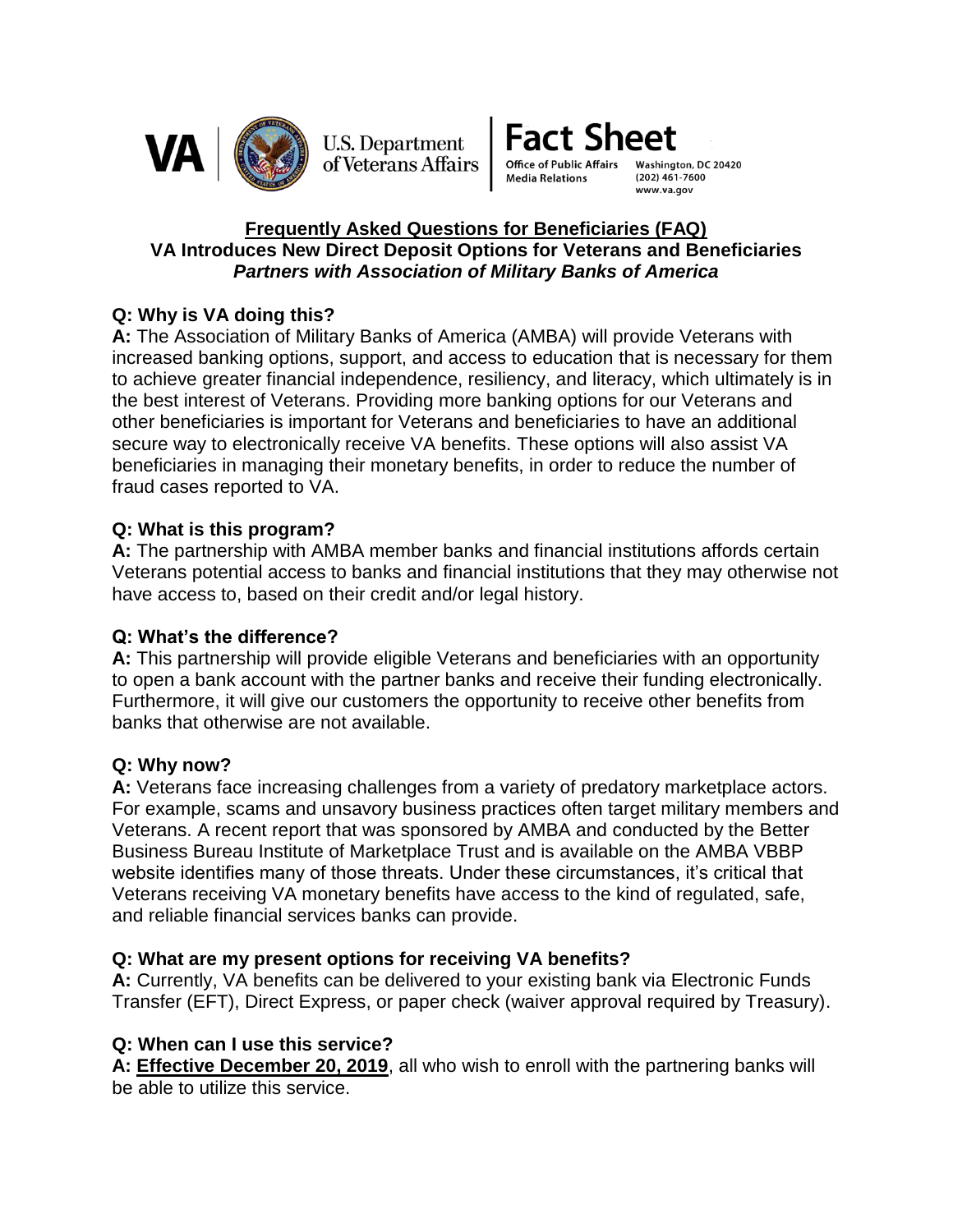## **Q: What is direct express?**

**A:** The Direct Express card is a prepaid debit card offered to federal benefit recipients who receive benefits electronically. The pre-paid debit card offers the convenience and security of using electronic transactions to spend and access your money, rather than using cash for purchases. You do not need to have a bank account to sign up for the card. There is no credit check or minimum balance requirement.

## **Q: Who is eligible?**

**A:** All in receipt of benefits who wish to receive funding electronically.

# **Q: How many Veterans are potentially affected by this issue?**

**A:** All Veterans and beneficiaries who receive financial benefits through VA are affected. There are approximately 250,000 Veterans and beneficiaries who receive their VA benefits through a Direct Express pre-paid card or US Treasury-issued paper check that may not have a bank account.

## **Q: How does this compare to Veterans receiving benefits from other federal agencies?**

**A:** Receiving monetary benefits by Direct Deposit is available to all federal beneficiaries with accounts at banks or credit unions. The Veterans Benefits Banking Program (VBBP) simply extends this option to recipients of VA monetary benefits.

## **Q: Are the AMBA institutions the only ones eligible?**

**A:** No, any bank wishing to assist Veterans and other beneficiaries with their banking needs can participate.

# **Q: What is AMBA?**

**A:** The Association of Military Banks (AMBA) is the only trade association representing banking institutions specializing in providing banking services for military personnel, Veterans and their families around the world. AMBA has a long history of partnering with the Department of Defense for the benefit of military members and their dependents. AMBA's membership includes large and small national- and statechartered banks, most operating on military installations and all insured by the Federal Deposit Insurance Corporation (FDIC). AMBA represents the interests of banking institutions serving the military and Veterans.

## **Q: How does AMBA-associated bank services compare to what already exists? What products or services are different?**

**A:** Members of this AMBA bank coalition are banks that are very familiar with the financial challenges and needs of service members, Veterans, and their families. As such, they understand and can provide the kinds of financial services that are appropriate for our Veterans based on their individual circumstances.

# **Q: Are they FDIC certified?**

**A:** Yes, all banks are FDIC insured.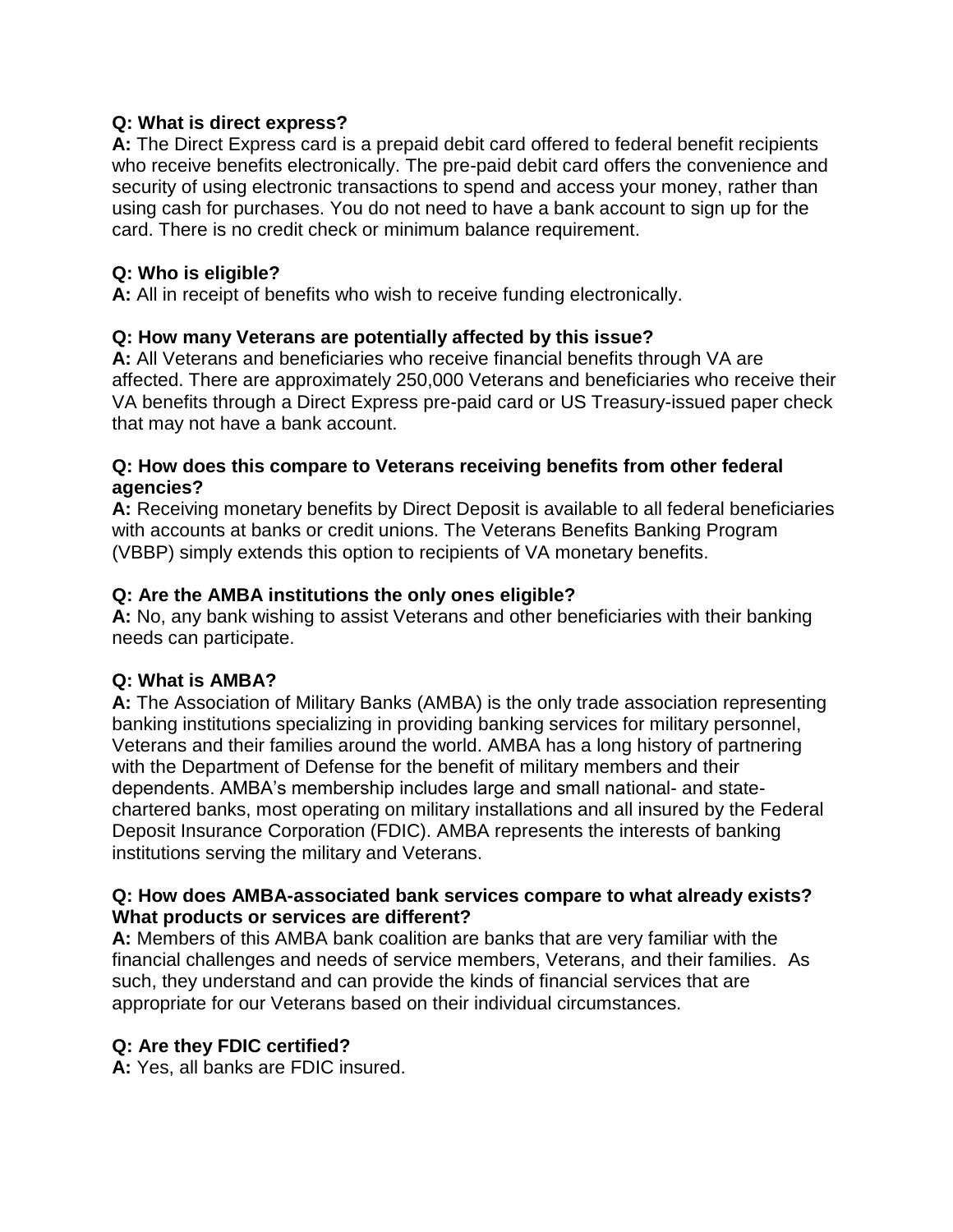## **Q: What banks can I work with?**

**A:** Current participating AMBA partners are USAA, Wells Fargo, Bank of America, Regions Bank, and Fort Sill National Bank.

# **Q: What is the enrollment process?**

**A:** The link, [www.veteransbenefitsbanking.org,](http://www.veteransbenefitsbanking.org/) will provide assistance on choosing a bank that fits your needs, and the steps on how to apply for an account

## **Q: How do you qualify for an account with the banks?**

**A:** All banks have an application process. AMBA's Veterans Benefits Banking Program website – [www.veteransbenefitsbanking.org](http://www.veteransbenefitsbanking.org/) – provides links to participating banks. Each bank has its own account application process.

# **Q: What if I had issues in the past qualifying?**

**A:** Veterans will have to work with each bank/financial institution to determine their eligibility. Each bank participating in the VBBP is committed to assisting Veterans and their families find banking services that fit their needs and qualifications.

## **Q: How does AMBA assist Veterans and other beneficiaries?**

**A:** AMBA itself is not a bank. However, we believe we can help Veterans and banks in the eligibility process. On the one hand, we can help Veterans understand the benefits of banking and the limits banks place on eligibility for a variety of financial products. On the other hand, we can help banks understand the unique financial challenges Veterans routinely encounter so they can consider those challenges in their decisions to offer specific financial services.

# **Q: Why has VA selected this particular association and not others?**

**A:** The AMBA is the only trade association representing banking institutions specializing in providing banking services for military personnel, Veterans and their families around the world. AMBA has a long history of partnering with the Department of Defense for the benefit of military members and their dependents. Additionally, VA and AMBA intend to cooperate to identify any of AMBA's member banks and any other banks that could offer banking products meeting Veterans' needs.

#### **Q: Are banks participating in the VBBP located in communities where most Veterans live?**

**A:** VBBP membership includes large and small national- and state-chartered banks, most operating on military installations and all insured by the Federal Deposit Insurance Corporation.

# **Q: Who can I talk to if I have any questions?**

**A:** VA's toll-free number is 1-800-827-1000.

# **Q: How do I get a hold of the banks?**

**A:** Visit [www.veteransbenefitsbanking.org.](http://www.veteransbenefitsbanking.org/)